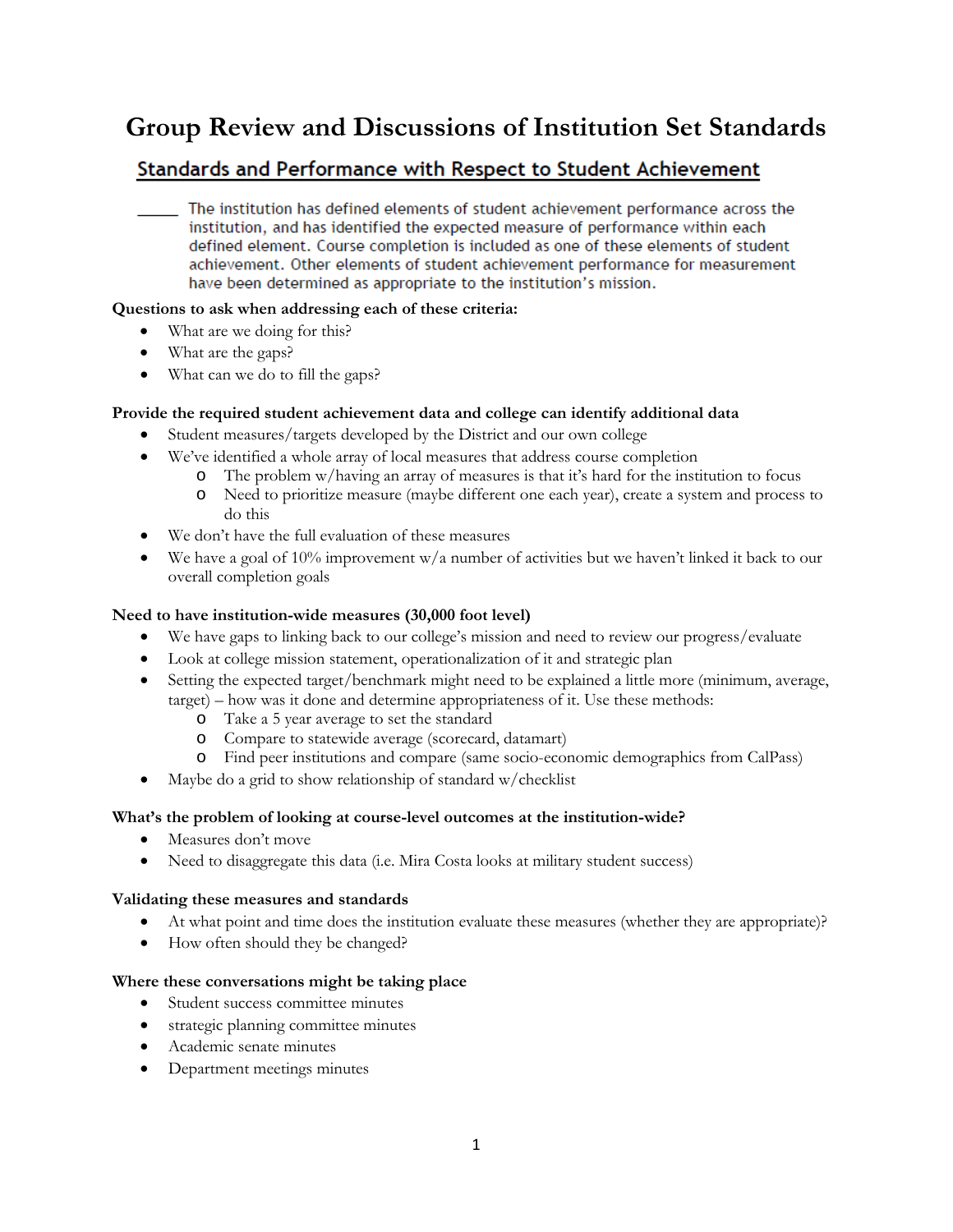The institution has defined elements of student achievement performance within each instructional program, and has identified the expected measure of performance within each defined element. The defined elements include, but are not limited to, job placement rates for program completers, and for programs in fields where licensure is required, the licensure examination passage rates for program completers.

#### **Defining institutional set standards by course level and program level**

- Student success committee adapted additional standards at the program level
- # of degrees and certificates for each instructional programs
- Standards will vary by instructional program, contextualized by program of study
	- o Pick one student services program (look at the whole student that supports their success)
	- o Shows the team you're doing it across the college and are experimenting; going above and beyond the minimum expectation
	- o Challenge: where can we find all the standards for instructional programs? How readily available is it? Where are you talking about these standards?
	- o Put it in a footnote and a hyperlink

#### **Gaps for Mission College:**

- We don't have a good system in place to track job placement
- We're forming a game plan for this
- What are some solutions for job placement?
	- o CTE survey on RP group website (free and sliding scale)
	- o Launchboard
	- o Facebook account for Logistics program at ELAC (students report job placement and changes)
	- o How do you do job placement for IGETC certification?
	- o Isn't transfer job placement? Get their BA for a particular job
	- Refer to the mission since transfer is one of the goals separate goal versus using transfer as a job placement
	- o Goal is to reflect on this issue and decides how to measure success and making improvements; have you thought about it and discussed it
	- o WLAC could interpret that not EVERY program needs to demonstrate job placement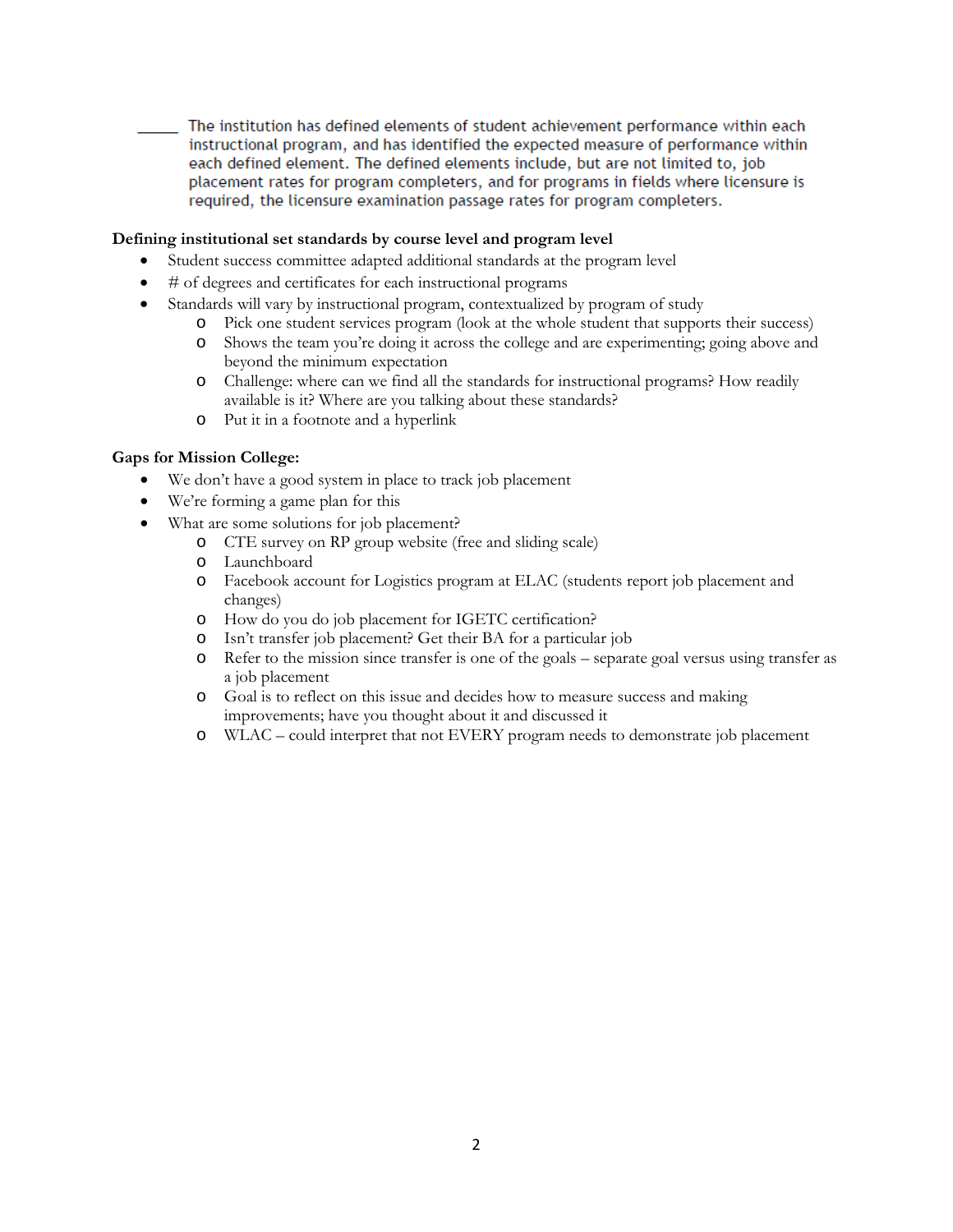The institution-set standards for programs and across the institution are relevant to guide self-evaluation and institutional improvement; the defined elements and expected performance levels are appropriate within higher education; the results are reported regularly across the campus; and the definition of elements and results are used in program-level and institution-wide planning to evaluate how well the institution fulfills its mission, to determine needed changes, to allocating resources, and to make improvements.

City College focuses on the median of the measure (half are above and half are below); allows us to focus on those programs who are below

**Gap**: is it appropriate for us to set a standard on institutional-appropriate analysis (doesn't include external data)?

- o Have to look at our prior self-study and account for comprehensive program review;
- o Reflect priorities of the State, College Strategic Plan and performance measures for each program
- o Report on this annually
- o Governance system to provide oversight
- o We might consider an external measure in the future as a projected improvement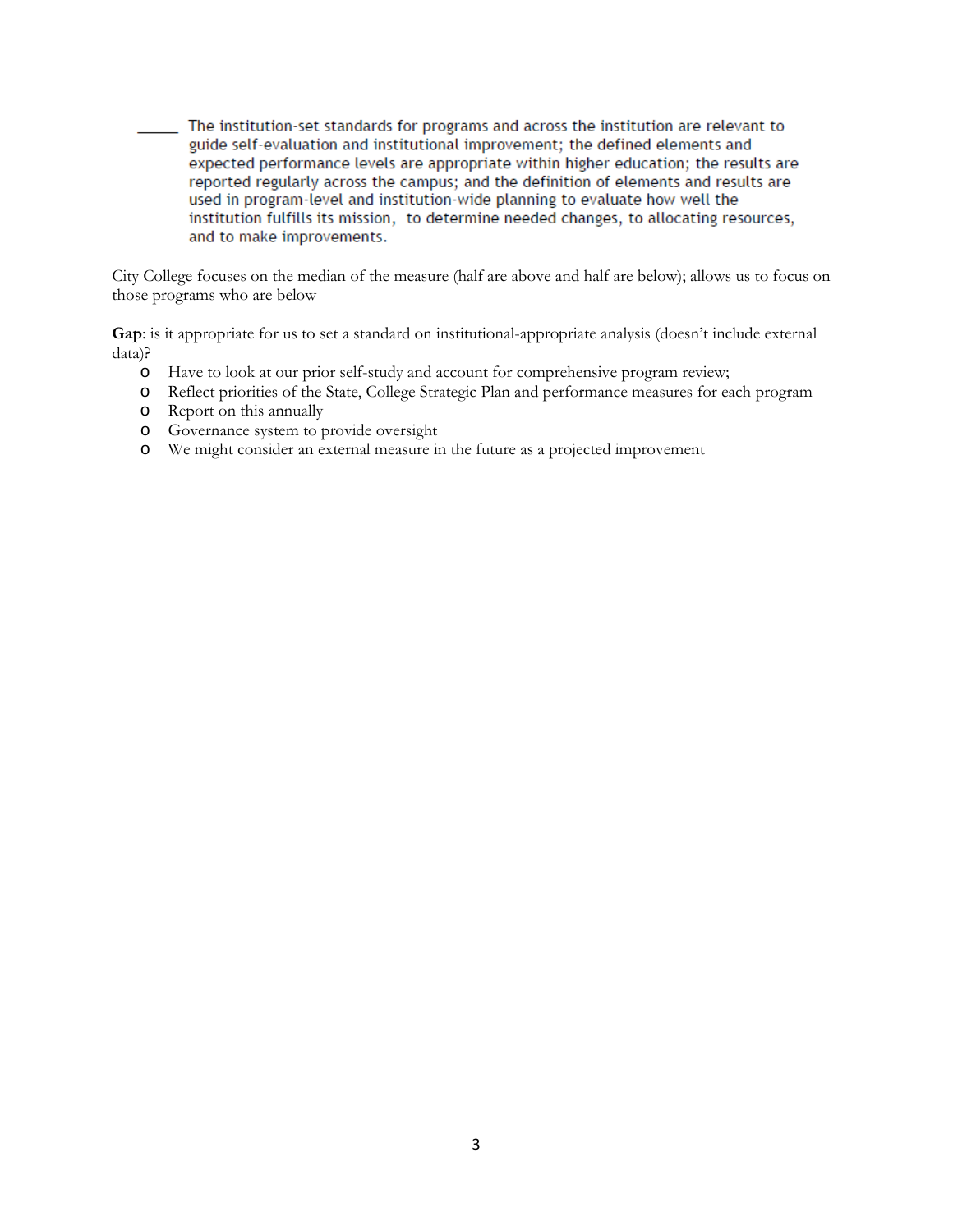The institution analyzes its performance as to the institution-set standards and as to student achievement, and takes appropriate measures in areas where its performance is not at the expected level.

Using our program review process to see where we are right now and make recommendations in areas we need to improve

- o Ensure our assessment is ongoing make assessment period shorter than annually
- o Identify what standards we're measuring and data analyzing (is this evaluation giving us useful data?)
- o Identify who is evaluating and when they are doing it
- o Take ownership/control of this process and report so it's meaningful and useful for our institutional and program improvement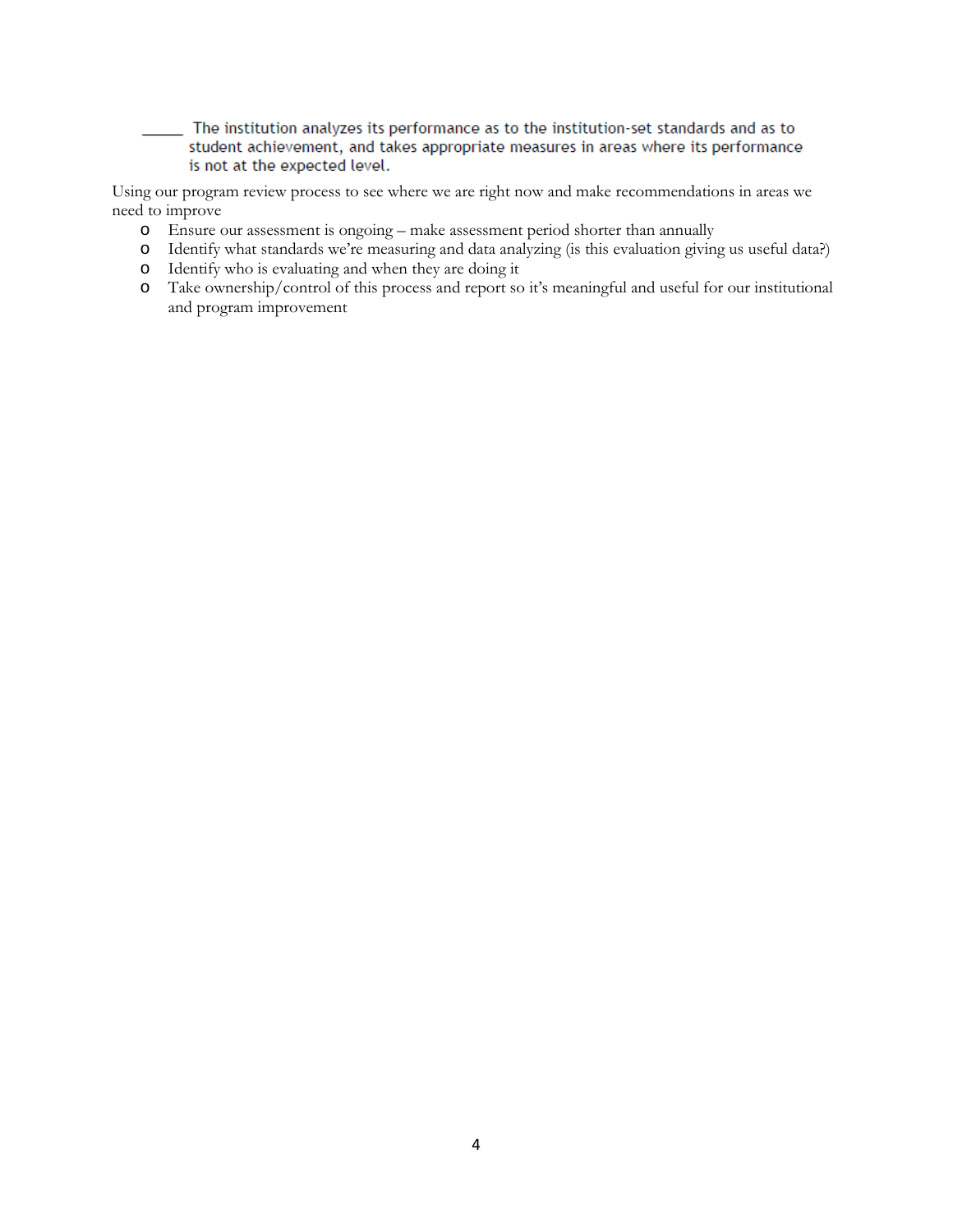#### SITE TEAM OBSERVATIONS:

#### **Evidence of arriving at/setting the standard**

- What data/evidence
	- o Course completions
	- o Job placement
	- o Licensure rates
	- o Other data as related to college mission
	- o Institution-wide data
	- o Program data
	- o Peer comparisons of set standards
- What discussions and groups have been involved (minutes)
- What groups are participating in this?

# **Evaluation of meeting the standard:**

- What data
- What discussions and groups have been involved (minutes)
- What groups are participating in this?

# **What do you do as a result of the evaluation?**

- Examine more data
- Change the standard
- Interventions developed to address the gaps

# **How often has this occurred?**

• Is there a regular cycle of evaluation and revisions?

# **How are they connected to planning and resource planning and connected to college plans?**

- What format are the data and standards in and how is it available?
- How reported and shared across the campus?
- How connected to planning and resource allocation?
- Is the data in any of our college plans?